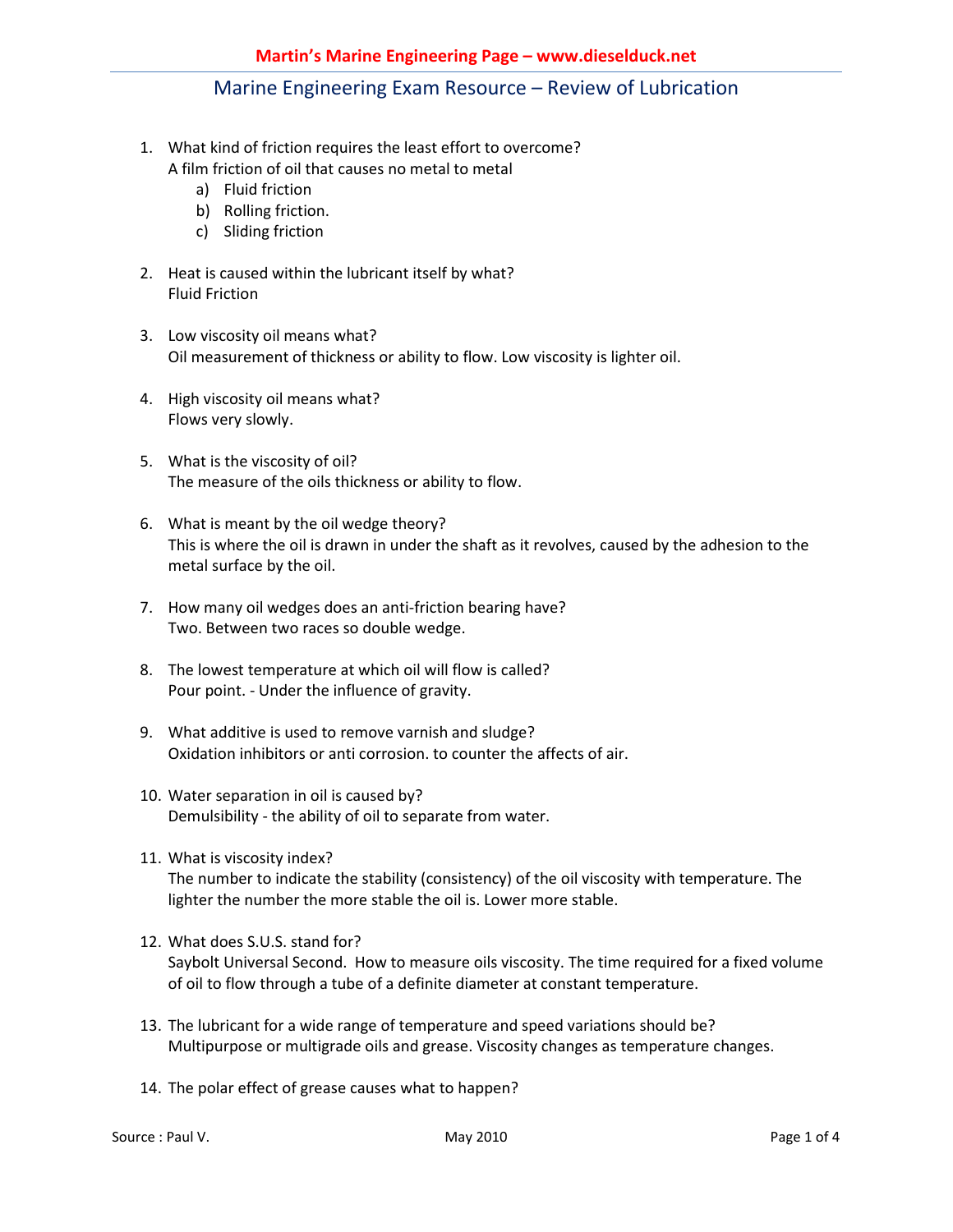Oil or grease has an electrical charge. Metal surfaces have an opposite electrical charge; this polar effect causes oil or grease to be attracted to the metal surface.

- 15. The hardest grease would have what number? Number 6
- 16. The softest grease would have what number? Number 000 Grease is made by the thickening of oil and soap.
- 17. The soap based with controlled water content is? Calcium soap- for damp conditions, both for high temperature. Water is used to stabilize the soap structure.
- 18. Temperature range for calcium base grease is? 175 degrees F or 80 degrees C at this temp the oil and soap separate.
- 19. Housing used with oil lubrication should be filled how high? ½ way up the lowest rolling element. Not to overflow at center of lowest rolling element?
- 20. Oil drums exposed to weather should be stored how? On there side so dirt and water will not collect on top of oil do to possible contamination.
- 21. What is lubricant supposed to do? Reduce friction. Reduce wear. Help dampen chuck. (Gears meshing). Cool moving elements. Prevent corrosion. Seal out dirt.
- 22. An oil resistance to flow is called? Flowed friction or lube drag.
- 23. The property of molecules of oil to stick together is called? Cohesion
- 24. The pour point of oil refers to what? The lowest temperature, which oil will flow under the influence of gravity.
- 25. What are the advantages of oil lubrication? Used for high to very high speeds. Less fluid friction. Flushing action. Good heat exchange medium. Easily removed from housing.
- 26. What are the advantages of grease lubrication? Good for heavy loads, medium to low speeds. Simple seals. Better start up protection. Will not flow out. Better shut down protection.
- 27. What are some dry lubricants? Graphite. Teflon. Moly? Disurphate? Silicone.
- 28. Oil that flows slowly has?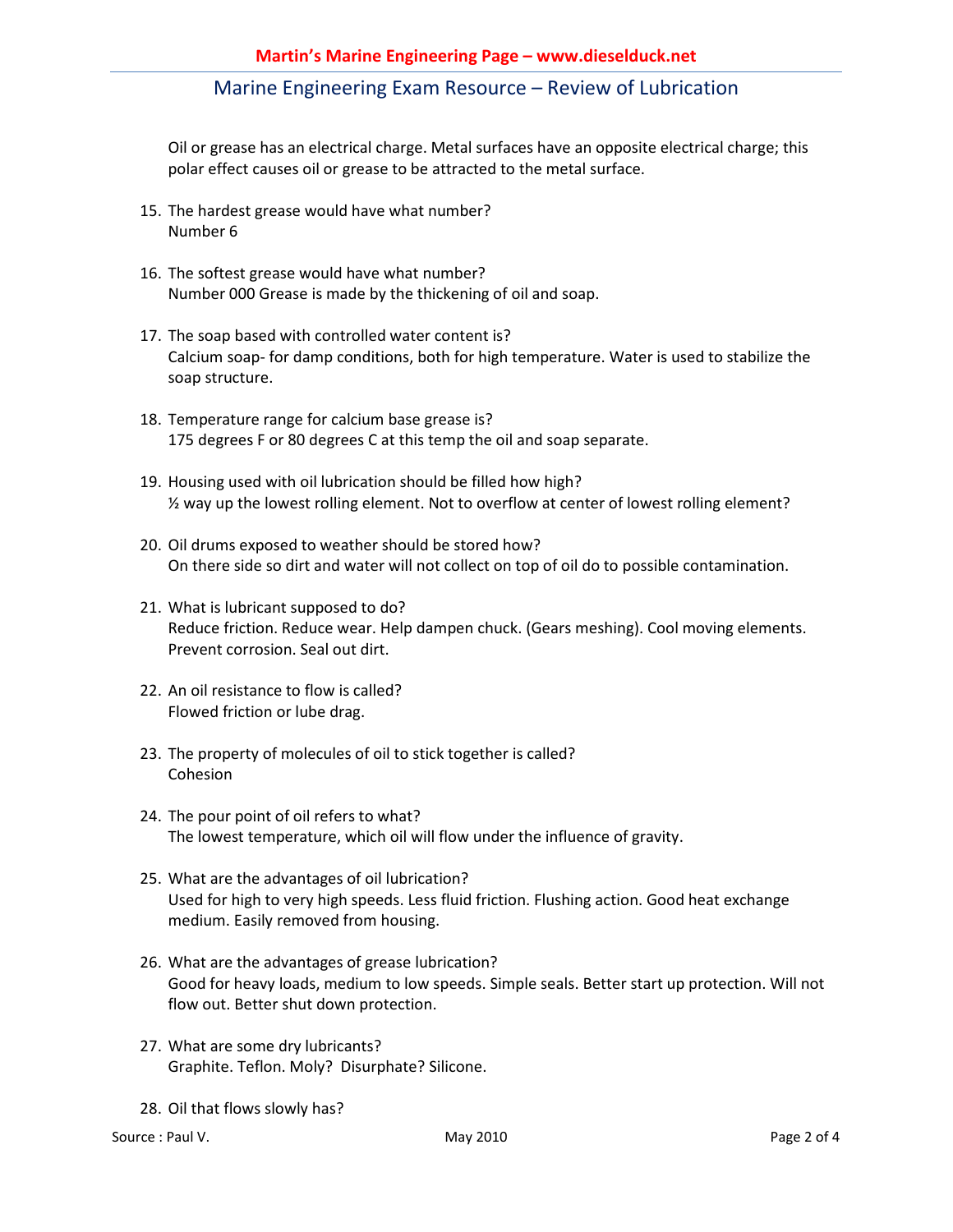A high viscosity.

- 29. What type of oil is used with water? Water acuable oil. ? Exp? Cutting fluid. Machine cooling fluid.
- 30. Heavy-duty oil means that the oil has? EP additives.  $E =$  extreme  $P =$  pressure It is used for heavy loads
- 31. In oil lubricated high-speed ball bearings, the recommended oil level when the bearing is not running is? Half way up but not covering center of lowest rolling member.
- 32. What causes oil to get foamy in lubricating systems? Over filled casing. Plugged vent hole in filling plug. No antifoaming additives. Water. foaming reduces life of oil. Foaming causes lip sealed oil failed? No oil wedge.
- 33. A gearbox using hypoid gears should use what type of oil? EP Rating. Extreme pressure. Used where there is lots of squeezing pressure. Worm gear boxes.
- 34. What are some disadvantages of grease? Holds contanaments more than oil, such as dirt. Harder to change. More for lower speeds.
- 35. What is oil boundary lubrication? This condition can exist in bearings where the lubrication filter is broken. Down either by lack of lubrication or deterioration of poor lubrication. Where critical metal to metal contact can be made or stop and go.
- 36. A bearing has been greased with two soft of grease, what will happen? Property of the grease will break down. Rapidly causing loss of lubrication. Bearing failure. It will get hot and grease will drip.
- 37. What is it called when oil is drawn into a high-pressure area in a bearing? Hydrodynamic lubrication: or wedge.
- 38. What type of soap is recommended for damp conditions? Calcium based soap or load calcium based.
- 39. How would you check oil for contamination? Sample to lab. Smell. Feel. Magnet. Pour sample onto white paper.
- 40. What happens when oil oxidizes with air? Produces varnish or sludge. Soluble acids (mixes in to oil solids.) Causes slippage. Caused by chemical reaction. (Deoxidization)?
- 41. What causes oxidization to speed up? Excessive heat. Catalysts i.e. copper, water.